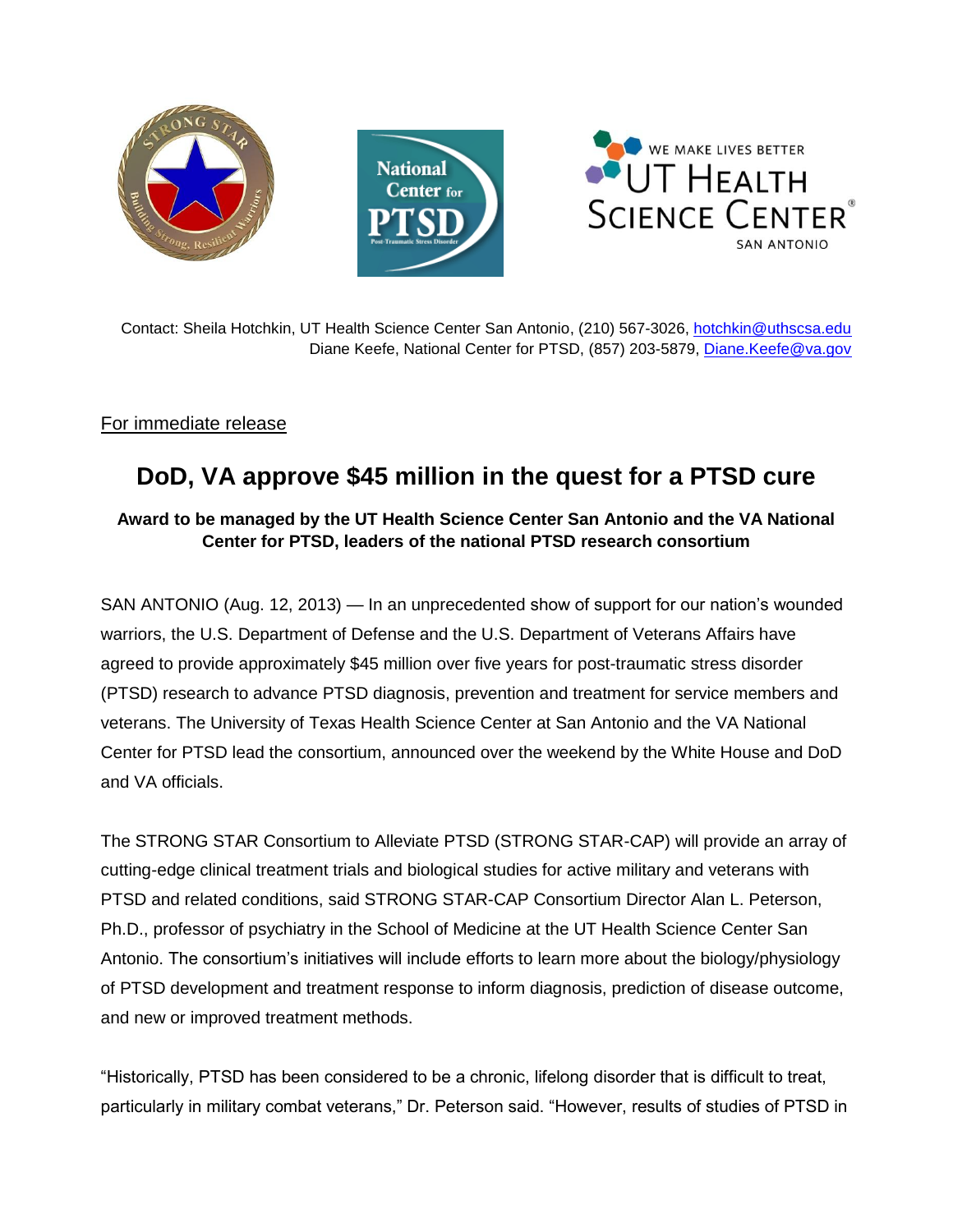civilian populations demonstrate that a large percentage of patients have been able to be treated to the point of remission or recovery. Although the term 'cured' is rarely used in reference to PTSD, we believe it is possible."

Many critical questions remain unanswered, said STRONG STAR-CAP Co-Director Terence Keane, Ph.D., of the VA Boston Healthcare System, the National Center for PTSD and Boston University. "Is combat-related PTSD uniquely different and more difficult to treat?" he asked. "Would outcomes improve with early interventions delivered soon after trauma exposure? Can combat-related PTSD be cured? Few national health crises are more deserving of the greatest efforts of the world's top scientists to answer these questions."

STRONG STAR-CAP clinical trials will be conducted to develop programs to treat the largest percentage of service members possible to the point of remission or recovery so that they can remain operationally and functionally fit for military service. The clinical trials will also recruit priorservice veterans to allow them to regain their full potential for social and occupational functioning.

Although the majority of service members who are exposed to traumatic events during the course of duty do not go on to develop clinical symptoms that impair functioning, research shows that an estimated 14 percent of members and veterans who have deployed to Iraq and Afghanistan developed symptoms that are significant enough to result in a clinical diagnosis of PTSD. More than 2 million U.S. military personnel have deployed in support of Operation Iraqi Freedom, Operation Enduring Freedom and Operation New Dawn; therefore, an estimated 250,000 service members could be diagnosed with PTSD, resulting in a large financial and personal cost to their families, the Department of Defense, the VA and the nation.

"Our goal is to treat veterans with PTSD to remission. To set our sights any lower would be a disservice to our military warriors, their families and our nation," Dr. Peterson said. "Those who have fought so hard and sacrificed so much deserve the best our nation can give."

Additionally, because an estimated 7 percent of the civilian population will develop PTSD at some point, treatment advances made through STRONG STAR-CAP could be applied to help millions more Americans gain a new lease on life.

STRONG STAR-CAP has assembled an unprecedented collaboration of highly qualified researchers and clinicians with expertise in PTSD, neuroscience, genetics, traumatic brain injury, suicide, research in military settings, and comorbid conditions such as depression, pain, sleep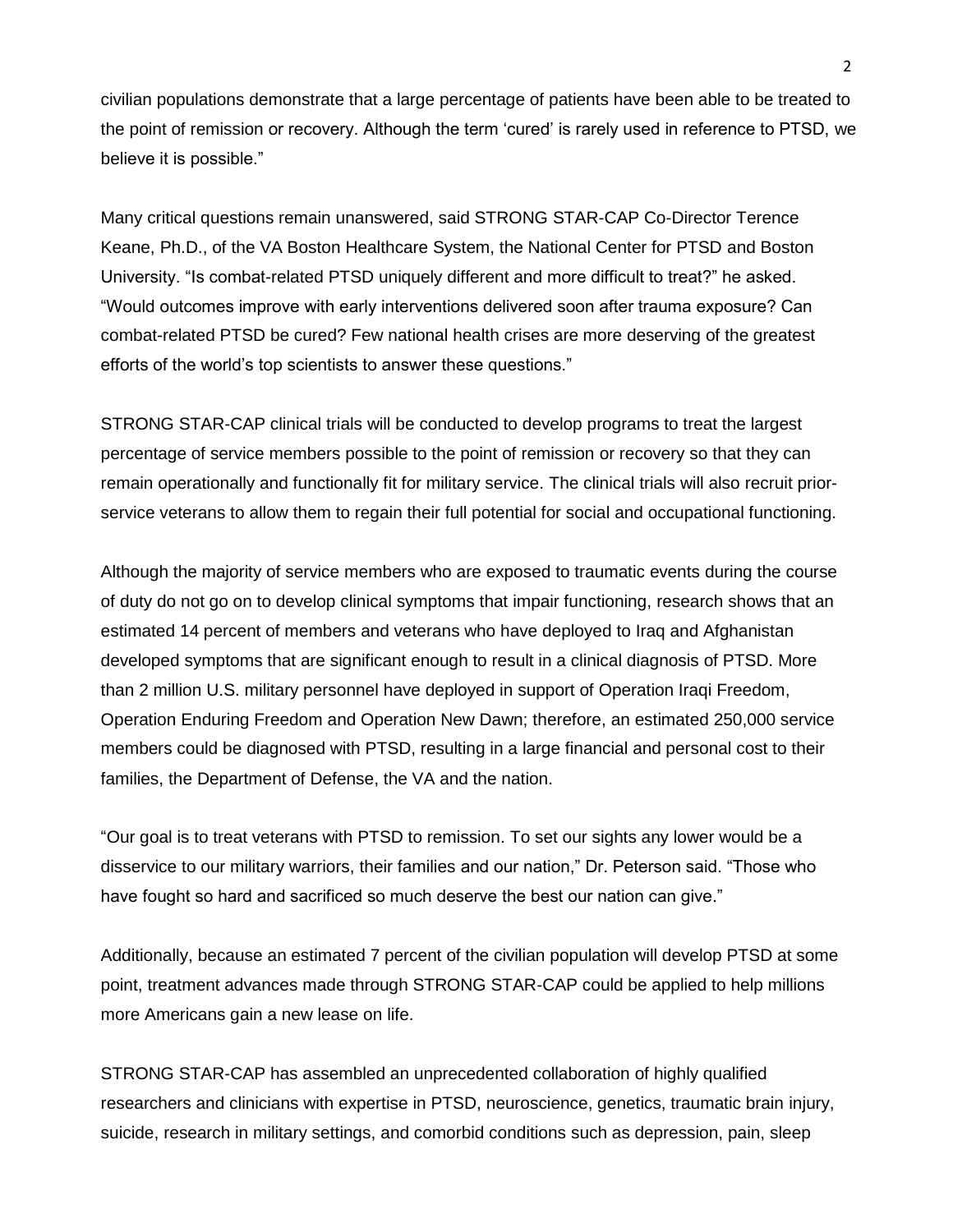disturbances and substance abuse. The group includes military clinicians with "boots on the ground" experience in assessing and treating combat-related PTSD. This includes Dr. Peterson himself, a retired U.S. Air Force lieutenant colonel and clinical psychologist who assisted service members suffering PTSD symptoms on the battlefields of Iraq.

STRONG STAR (South Texas Research Organizational Network Guiding Studies on Trauma and Resilience) was initially funded in 2008 by the Department of Defense's Office of Congressionally Directed Medical Research Programs (CDMRP), part of the U.S. Army's Medical Research and Materiel Command. For STRONG STAR-CAP, the original STRONG STAR consortium has partnered with the seven divisions of the National Center for PTSD and other VA, military and civilian investigators and institutions across the world to form the largest research consortium in history dedicated to the alleviation of combat-related PTSD.

The Department of Defense plans to award approximately \$20.3 million to the UT Health Science Center San Antonio as coordinating center for STRONG STAR-CAP. The Department of Veterans Affairs has committed to provide up to \$25 million over five years for the consortium. Funds added by the VA will only be utilized to support research at VA sites; such funding will be managed by the VA Office of Research and Development.

# # #

For current news from the UT Health Science Center San Antonio, please visit our [news release website,](http://www.uthscsa.edu/hscnews/newsrelease_currentdisplay.asp?date=2013) like us on [Facebook](https://www.facebook.com/UTHealthScienceCenterSA) or follow us on [Twitter.](http://twitter.com/uthscsa)

## # # #

**The University of Texas Health Science Center at San Antonio**, one of the country's leading health sciences universities, ranks in the top 3 percent of all institutions worldwide receiving National Institutes of Health funding. The university's schools of medicine, nursing, dentistry, health professions and graduate biomedical sciences have produced approximately 28,000 graduates. The \$736 million operating budget supports eight campuses in San Antonio, Laredo, Harlingen and Edinburg. For more information on the many ways *"We make lives better® ,"* visit [www.uthscsa.edu.](http://www.uthscsa.edu/)

**The South Texas Research Organizational Network Guiding Studies on Trauma and Resilience, or STRONG STAR,** is a multidisciplinary and multi-institutional research consortium funded by the U.S. Department of Defense's Psychological Health and Traumatic Brain Injury Research Program to develop and evaluate the most effective early interventions possible for the detection, prevention and treatment of combat-related post-traumatic stress disorder (PTSD) in active-duty military personnel and recently discharged veterans. Under the leadership of The University of Texas Health Science Center at San Antonio and based in South-Central Texas, the STRONG STAR Consortium brings together the expertise of a worldclass team of military, civilian and VA institutions and investigators and one of the largest populations of active-duty and recently discharged Operation Iraqi Freedom/Operation Enduring Freedom/Operation New Dawn combat veterans in the nation. With the critical mass of talent required to make major scientific advances in military PTSD research, STRONG STAR investigators hope to improve countless lives by